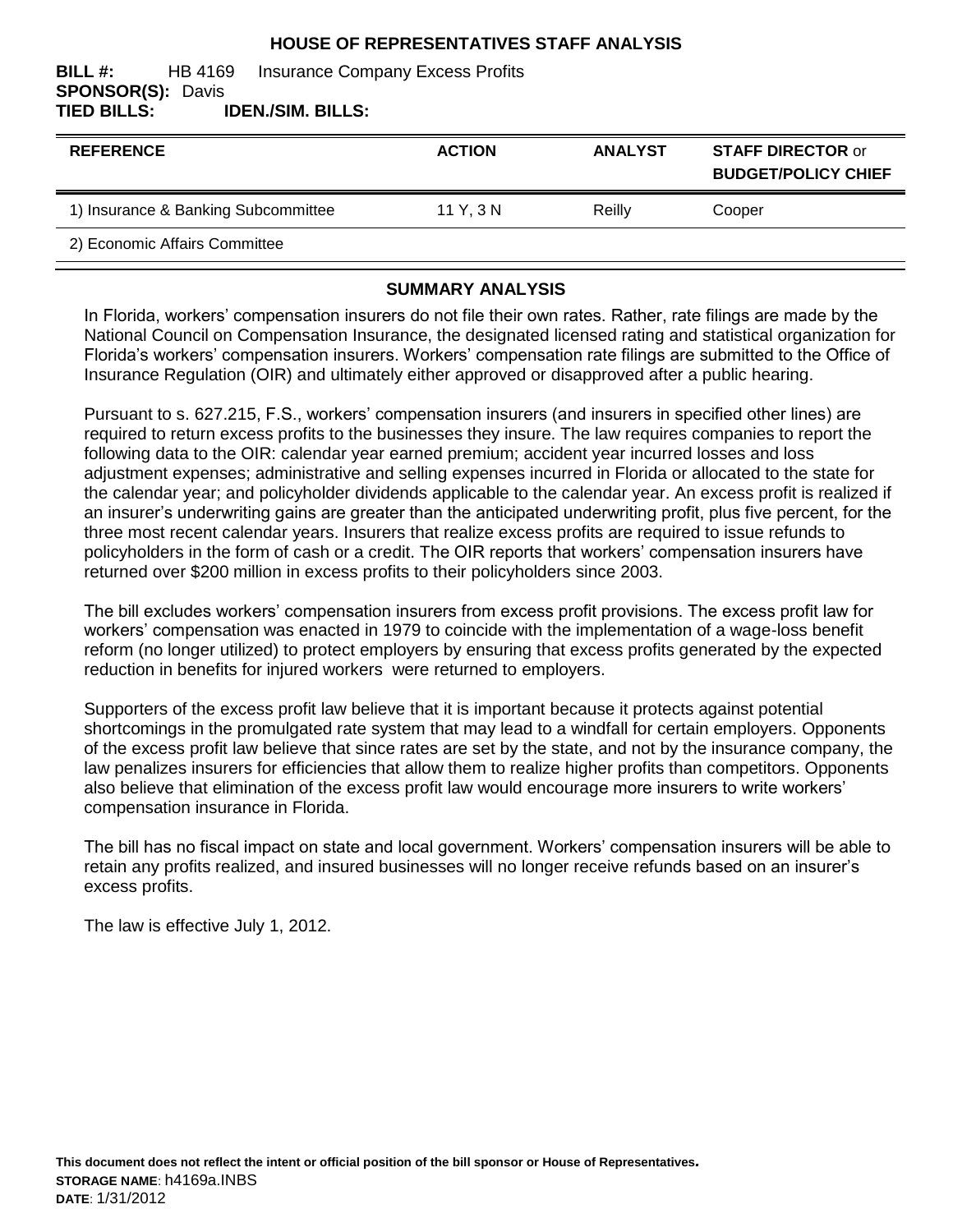### **FULL ANALYSIS**

### **I. SUBSTANTIVE ANALYSIS**

### A. EFFECT OF PROPOSED CHANGES:

#### **Background**

#### **Workers' Compensation Premiums in Florida**

In Florida, workers' compensation insurers do not file their own rates. Rather, rate filings are made by the National Council on Compensation Insurance, the designated licensed rating and statistical organization for Florida's workers' compensation insurers. Workers' compensation rate filings are submitted to the Office of Insurance Regulation (OIR) and ultimately either approved or disapproved after a public hearing.

#### **Excess Profits Law**

Pursuant to s. 627.215, F.S., workers' compensation insurers (and insurers in specified other lines) are required to return "excess profits" to the businesses they insure. The law requires companies to report the following data to the OIR: calendar year earned premium; accident year incurred losses and loss adjustment expenses; administrative and selling expenses incurred in Florida or allocated to the state for the calendar year; and policyholder dividends applicable to the calendar year. An excess profit is realized if an insurer's underwriting gains are greater than the anticipated underwriting profit, plus five percent, for the three most recent calendar years. Insurers that realize excess profits are required to issue refunds to policyholders in the form of cash or a credit. The OIR reports that workers' compensation insurers have returned over \$200 million in excess profits to their policyholders since  $2003.<sup>1</sup>$ 

The excess profit law for workers' compensation was enacted in 1979 to coincide with the implementation of a wage-loss benefit reform (no longer utilized) to protect employers by ensuring that excess profits generated by the expected reduction in benefits for injured workers' were returned to employers.

#### **Effect of the Bill**

The bill excludes workers' compensation insurers from excess profit provisions.

#### B. SECTION DIRECTORY:

**Section 1.** Amends s. 627.215, F.S., to exclude workers' compensation from excess profit provisions.

**Section 2.** Amends s. 628.6017, F.S., to provide a conforming change.

**Section 3.** Provides an effective date of July 1, 2012.

## **II. FISCAL ANALYSIS & ECONOMIC IMPACT STATEMENT**

- A. FISCAL IMPACT ON STATE GOVERNMENT:
	- 1. Revenues:

None.

 $\overline{a}$ 

2. Expenditures: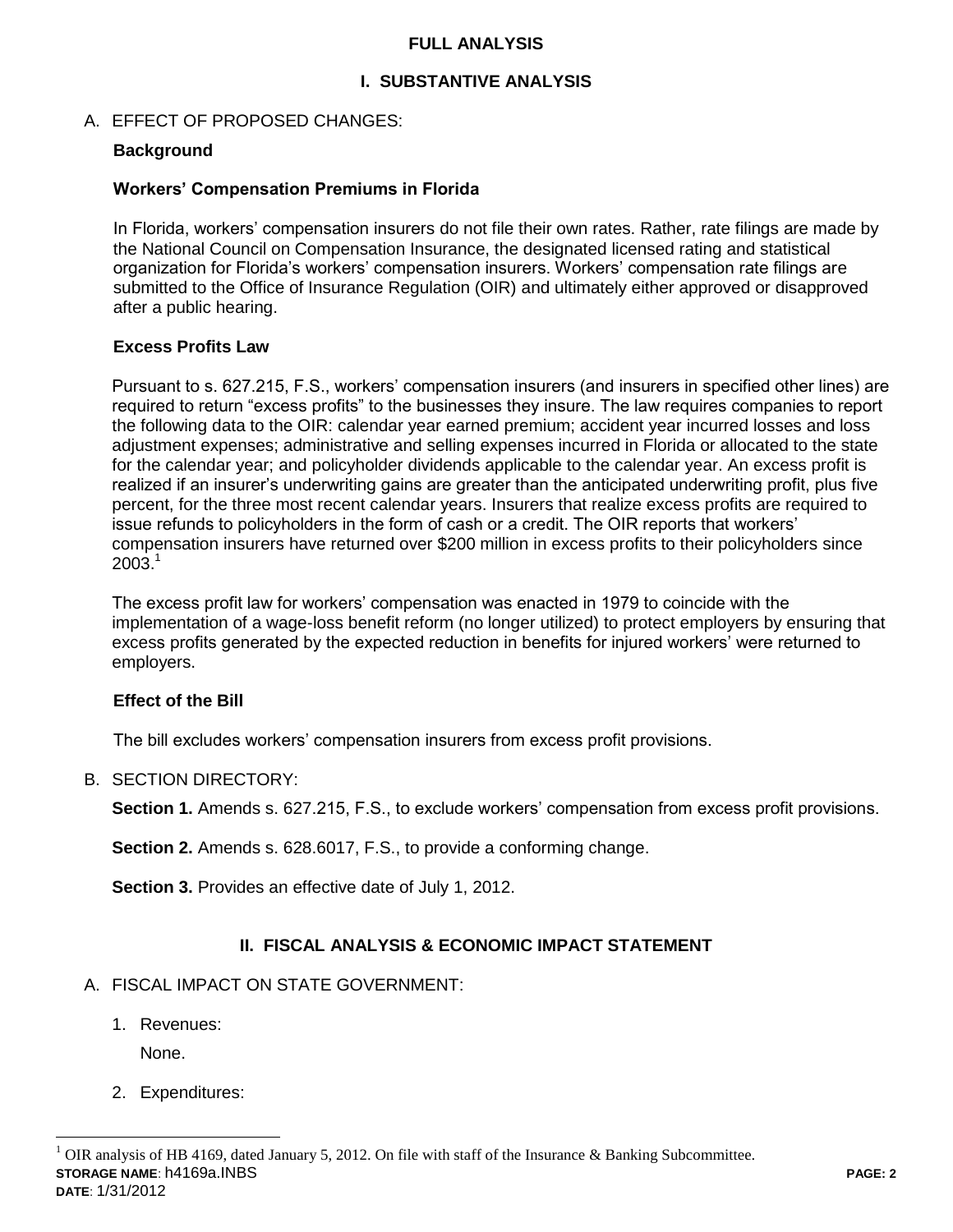None.

### B. FISCAL IMPACT ON LOCAL GOVERNMENTS:

1. Revenues:

None.

2. Expenditures:

None.

C. DIRECT ECONOMIC IMPACT ON PRIVATE SECTOR:

Insurers that most effectively manage their risks will be able to retain additional profits realized from their efforts. Additional workers' compensation insurers will likely consider writing business in the state as the limitation on excess profits is removed.

Businesses will no longer be entitled to refunds that resulted from an insurer's excess profits.

D. FISCAL COMMENTS:

Insurers will be able to retain higher profits that otherwise would have been returned to employers.

# **III. COMMENTS**

## A. CONSTITUTIONAL ISSUES:

1. Applicability of Municipality/County Mandates Provision:

Not applicable. This bill does not appear to: require counties or municipalities to spend funds or take an action requiring the expenditure of funds; reduce the authority that counties or municipalities have to raise revenues in the aggregate; or, reduce the percentage of a state tax shared with counties or municipalities.

2. Other:

None.

B. RULE-MAKING AUTHORITY:

None.

# C. DRAFTING ISSUES OR OTHER COMMENTS:

To eliminate uncertainty and avoid litigation, it may be useful to include language that excess profits for workers' compensation and employers liability is eliminated for any years that are required to be filed on July 1, 2012 and subsequently, but that excess profits for prior years are not affected by the bill.

Supporters of the excess profit law believe that it is important because it protects against potential shortcomings in the promulgated rate system that may lead to a windfall for certain employers. Opponents believe that since rates are set by the state, and not by the insurance company, the law penalizes insurers for efficiencies that allow them to realize higher profits than competitors. Opponents also believe that elimination of the excess profit law would encourage more insurers to write workers' compensation insurance in Florida.